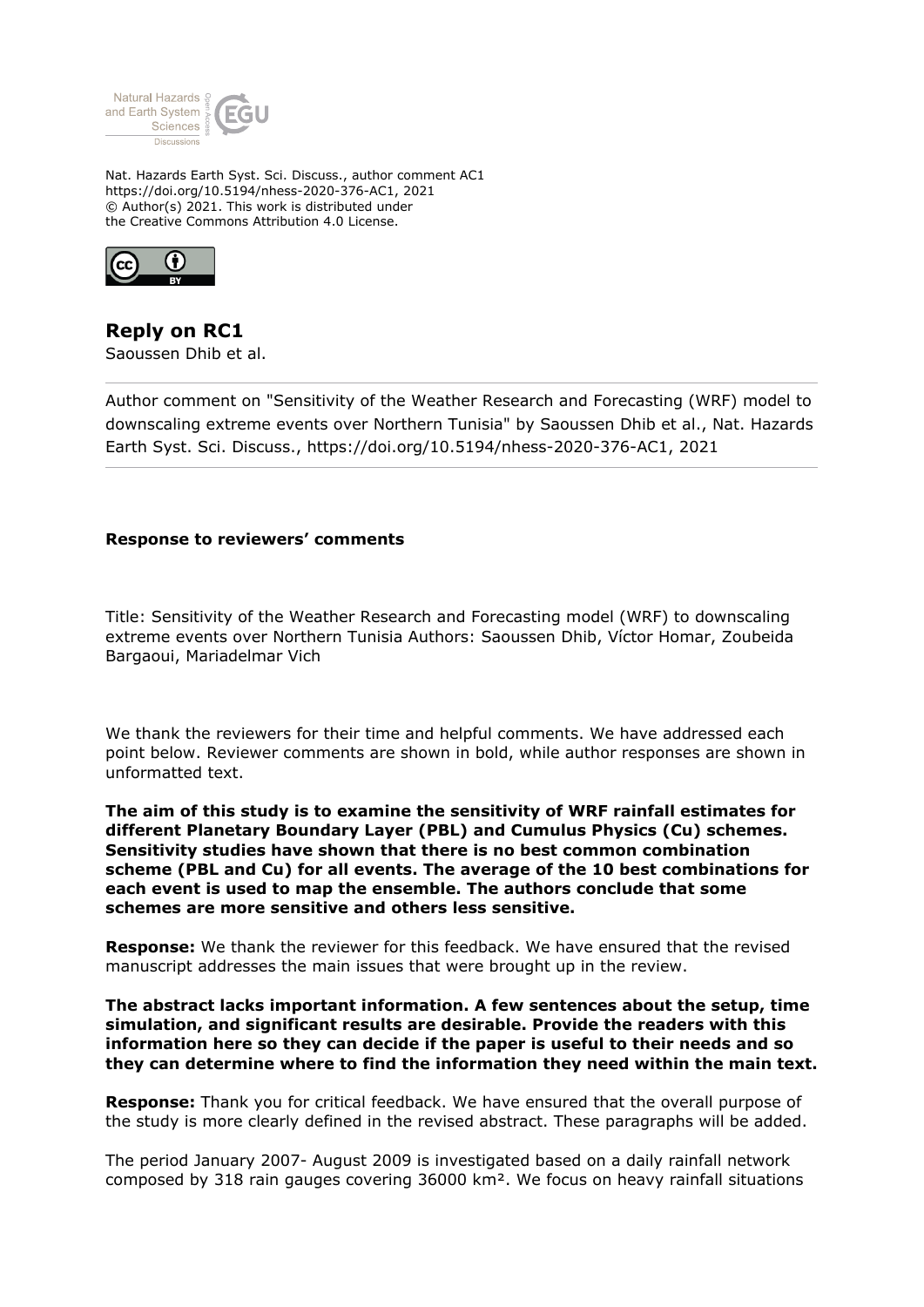composed by days when a threshold of 50 mm/day is exceeded at least one recording location. Thus, a total of 77 heavy rainfall days are identified. Inverse distance is adopted to elaborate rain maps which are compared with maps obtained using WRF estimations (10 km resolution). The calibrated power coefficient is found 1.2 using cross-validation approach. MSGMPE failed to detect as rainy 11 days out of 77. So we propose to use WRF too to predict them. To run the comparison only 4 representative days out 11 are studied because the important time of simulations: the day with highest average spatial rainfall, the day with highest spatial standard deviation, one typical day with spatial average and standard deviations represented the most common situation and the day ranked 2 with respect to spatial average.

For each studied day, we begin the simulation at 12pm the day before that means 6 hours to attend some stability of the model before the studied day beginning. The end of the simulation is one day after. As a first test of the performance of the various parameters schemes, we did a quantile quantile comparison for the 12/01/2009 using the 3 parameters (PBL, Cu, Mp) schemes. The results show that there is not an important variability in the performance of the various Mp schemes. Then, we decided to continue the sensitivity study only with PBL and Cu parameters. Using WRF, simulation of 10 combination takes in average 4 days. It depends on the UIB department server availability. Also, usually we should run again about 20% of the simulations each time because of WRF crash or internet interruption. Then, for the 99 simulations of the different Cu and PBL for all the rainy days take about 190 days.

## **The introduction also lacks the study purpose. In addition, the scientific contributions are not clear in the current form of the manuscript and should be further elaborated. What the gap will be filled?**

**Response:** WRF has many parametrizations the most common in the literature sensitive parametrizations for rainfall localization and intensity, are Cu, and much less PBL and Mp (Hewitson et al.2004; Tadross et al.2006). In this study, for each day, we will need to do 792 simulations (Cu with 11 schemes, PBL with 9 schemes and Mp with 8 schemes) to get a satisfactory configurations which can be find only with testing numerous physical parameterizations. 10 simulations takes in average 4 days which depends on the UIB department server availability. Also, usually we should run again about 20% of the simulations each time because of WRF crash or internet interruption. Then, for the 792 simulations we will need 380 days for each event. It is clear that the simulations duration is very long and it should be reduced with conservation of the performance of the WRF rainfall estimation. The aim of this study is to choose the best representing schemes of extreme rainfall by WRF over Northern Tunisia which will make the use of WRF more efficient for users in short time.

### **From the description of the methods given, it is not clear what advancements have been made over other designs already described in the literature. Has there been any previous research using this method? What are the superior methods used in this study?**

**Response:** All previous mentioned research, examine few schemes for each parameter and aim to choose one best combination which is not representative for the different climate variability and the rainfall intensity. It is the first sensitivity study for rainfall estimation over Tunisia. The originality of this research appear in two components. Firstly, we will test all the schemes of each parameter. Secondly, we will choose not one best combination but the 10 best combinations which will be averaged later to give an ensemble map. This ensemble map will give the best estimation in comparison with all the other individual combinations. Secondly, based on the sensitivity study we selected 3 best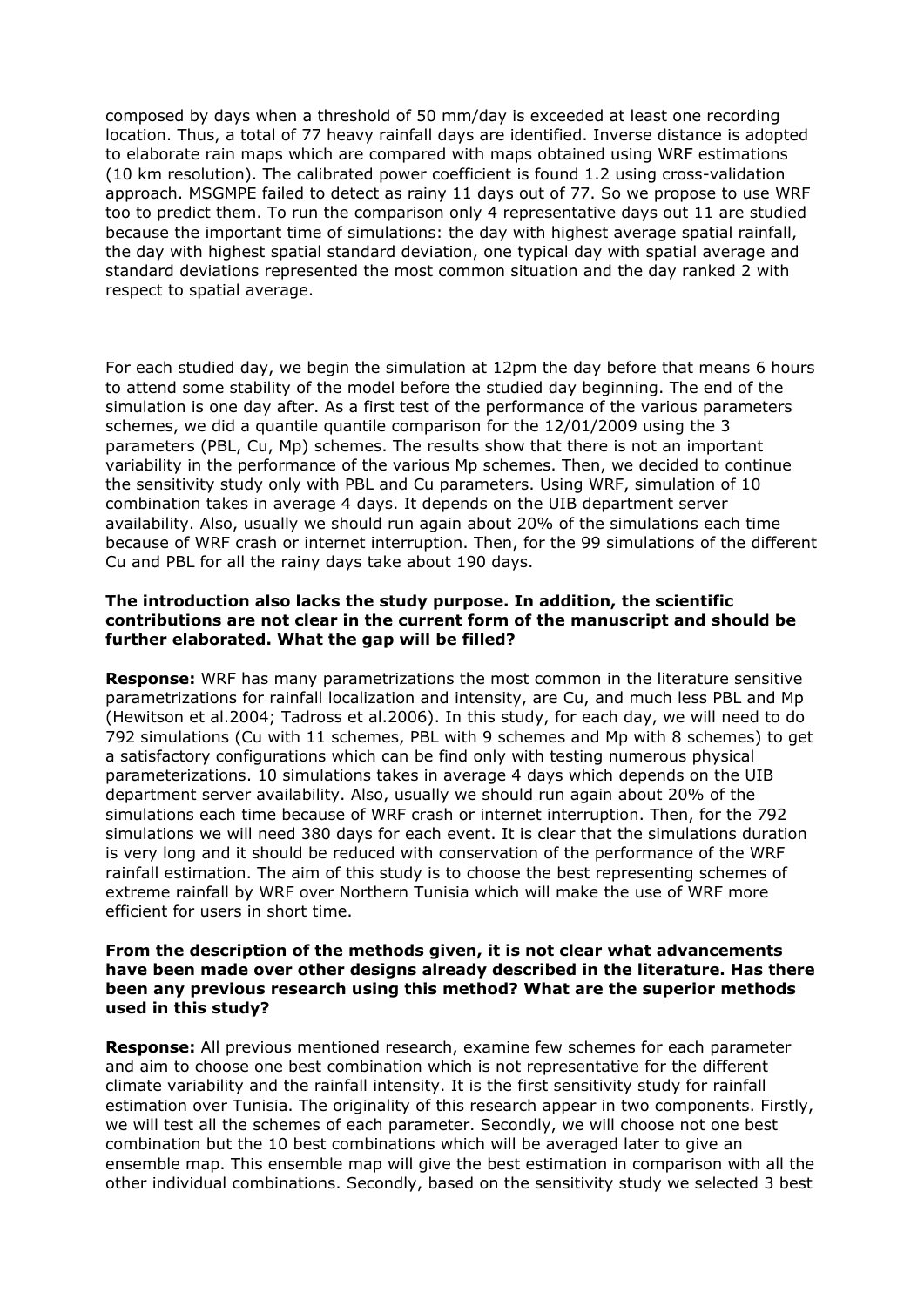schemes for each parameter (PBL, Cu) which have the ability to give a good results for the various extreme event types.

**The results from the study are scientifically interesting and may represent a good examination to get the benefits of processing the entire simulations processes. However, there are several important concerns with the manuscript, such as the presence of a large number of vague descriptions, questionable arguments, and the lack of in-depth discussions. To resolve the fundamental flaws, an essential re-work on discussions is believed to be required, and the resultant manuscript would be so different from this one that it would be considered a new piece of research work.**

### **Response**

Thank you for the remarks about the discussion. We are working, now, to make it deeper and to highlight the influence of schemes with the location (topographic area, coastal area,…). Also, we are trying to highlight the influence of convective cumulus schemes in rainfall amounts within the different type of the studied rainy days.

## **The conclusion does not have significant finding according to the important results. Which scheme should be recommendation by authors?**

**Response:** Thank you for the encouragement. Actually in the conclusion, we summarized the main useful tools of the sensitivity study which are: using different evaluation coefficients performance, the ensemble map of the best 10 combinations of each studied day, and the identification of three best schemes of each parameter (Cu and PBL) for the whole study area. However, we didn't mentioned the real names of these schemes. In the revised manuscript, we will add the names of the best schemes. Furthermore, we will highlight the amount of wined time by using the 9 combinations of the best 3 selected schemes of each parameter (Cu and PBL) at the place of using an ensemble map of the combination of all the schemes (99 combinations).

# **Line 32: Please check the correct format of abbreviation! It should be …blab la bla (MSG MPE) …**

**Response:** We corrected it. Meteosat Second Generation Multi-sensor Precipitation Estimate (MSG MPE) **Line 68: … Radar Topography Mission (SRTM)… Is this correct abbreviation? Response:** We corrected it. Shuttle Radar Topography Mission **Line 73: What is mean 'Heavy event'? Please elaborated it! Response:** Heavy events are defined as those rainy days exceeding 50 mm/day for at least one station. **Line 78: Why the authors select 2 stations? Where is this location? Please explain it more clearly!** 

**Response:** The heavy days evaluated by MSGMPE are selected based on a threshold of 50 mm/day for at least one station out of 318 stations. For this study we selected the rainy days with a threshold of at least 2 stations surpassing 50 mm/day which avoid very spatial localized extreme events. There is not a specified location of these stations. They can be in urban zone, forest, orographic area,... **Figure 4 is not clear information! The authors employ both outer and inner domains, where is the boundaries? Give the clear information in your figure!**

**Response:** We will change Figure 4 with another figure containing the two domains with all the coordinates information. **Line 159: It is difficult to understand this sentence.**